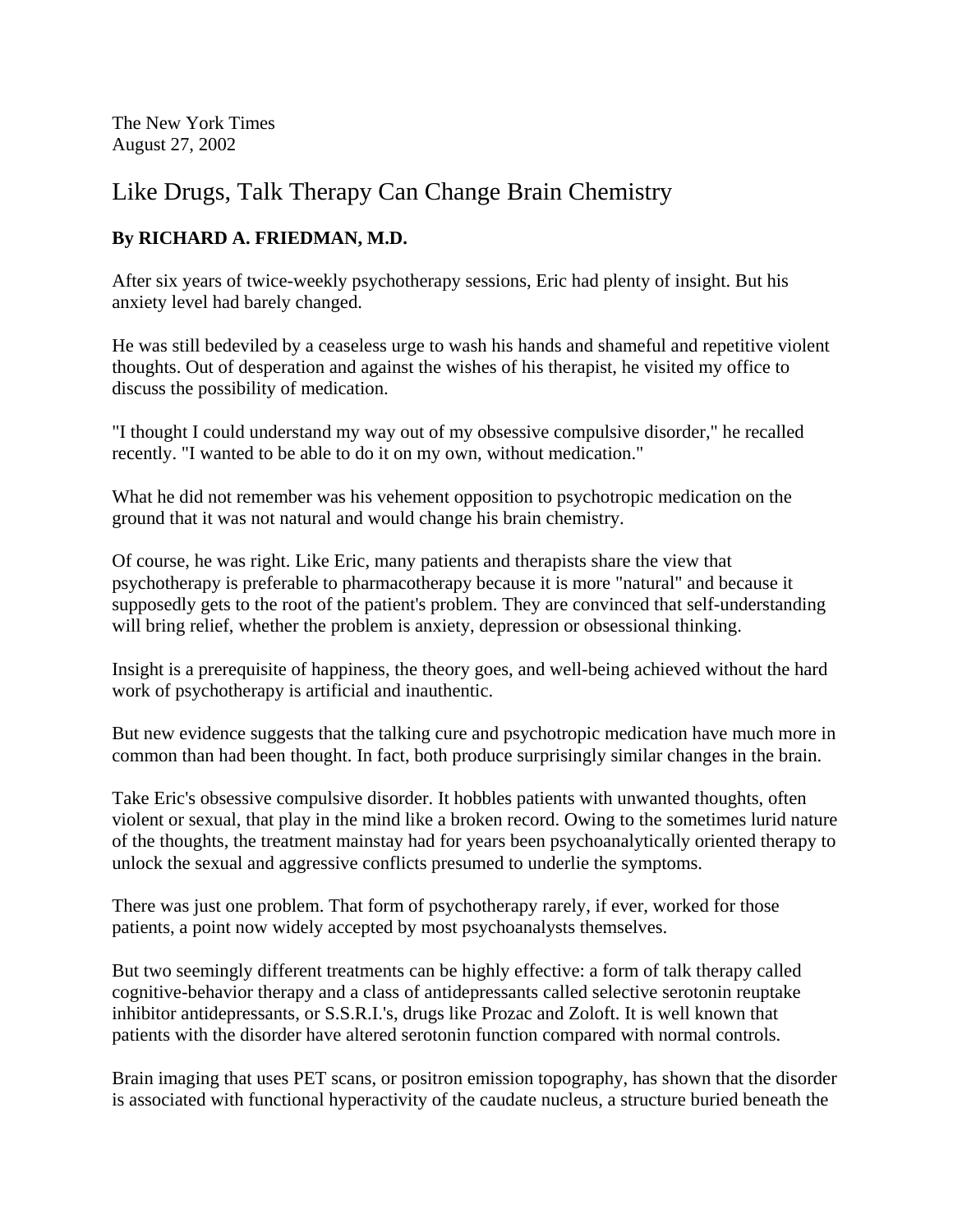cerebral cortex. Some researchers hypothesize that the caudate is part of a subcortical circuit that acts as a kind of filter, sifting out extraneous thoughts and impulses.

In obsessive compulsive disorder, they theorize, the subcortical filter malfunctions, allowing the unwanted thoughts to reach the cortex and then on to consciousness.

In a study by Dr. Lewis Baxter at the U.C.L.A. School of Medicine, patients with the disorder who responded to either a reuptake inhibitor like Prozac or cognitive behavior therapy over 10 weeks showed virtually the same changes in their brains, decreases in the activities of the caudate nuclei and, thus, changes toward normal function.

When patients improved, the changes in their brains, as shown in the PET scans, looked the same regardless of whether they had received antidepressants or psychotherapy.

An S.S.R.I. works, in part, by enhancing the neurotransmitter serotonin, whose activity is often abnormal in people with obsessive compulsive disorder and depression. Cognitive behavior therapy focuses on changing distorted patterns of thinking.

The intriguing finding from the PET scans is not limited to O.C.D. Two studies of patients with depression, reported last year in The Archives of General Psychiatry, compared the effects of interpersonal psychotherapy with an antidepressant on brain function, as observed in PET scans. In those studies, the depressed patients received interpersonal therapy, a short-term talk treatment that focuses on the effects of social relationships and major life events on mood.

In one study, a 12-week trial that compared an S.S.R.I., Paxil, to interpersonal psychotherapy, Dr. Arthur Brody, also at U.C.L.A., found that depressed patients who responded to either treatment had nearly identical changes in their brain function, a decrease in the abnormally high activity seen in the prefrontal cortex before treatment.

In the second study, Dr. Stephen D. Martin at the research unit of Cherry Knowle Hospital in Sunderland, England, reported that six weeks of Effexor, an antidepressant that enhances both serotonin and norepinephrine, and interpersonal therapy produced similar effects in those depressed subjects who responded either to medicine or to psychotherapy. Each had shown an increase in the activity of the basal ganglia, a subcortical brain structure.

Although the observed changes with psychotherapy and antidepressant were similar in that study, they were not identical. Subjects with interpersonal therapy but not Effexor also had activation of a brain area called the cingulate gyrus, which responds to serotonin in the brain and has a role in regulating mood.

The studies show that pharmacotherapy and psychotherapy can produce remarkably similar effects on functional brain activity. But does that mean that antidepressants and psychotherapy are really equivalent?

In a word, no. Psychotherapy alone has so far been largely ineffective for diseases like schizophrenia, where there is strong evidence of structural, as well as functional, brain